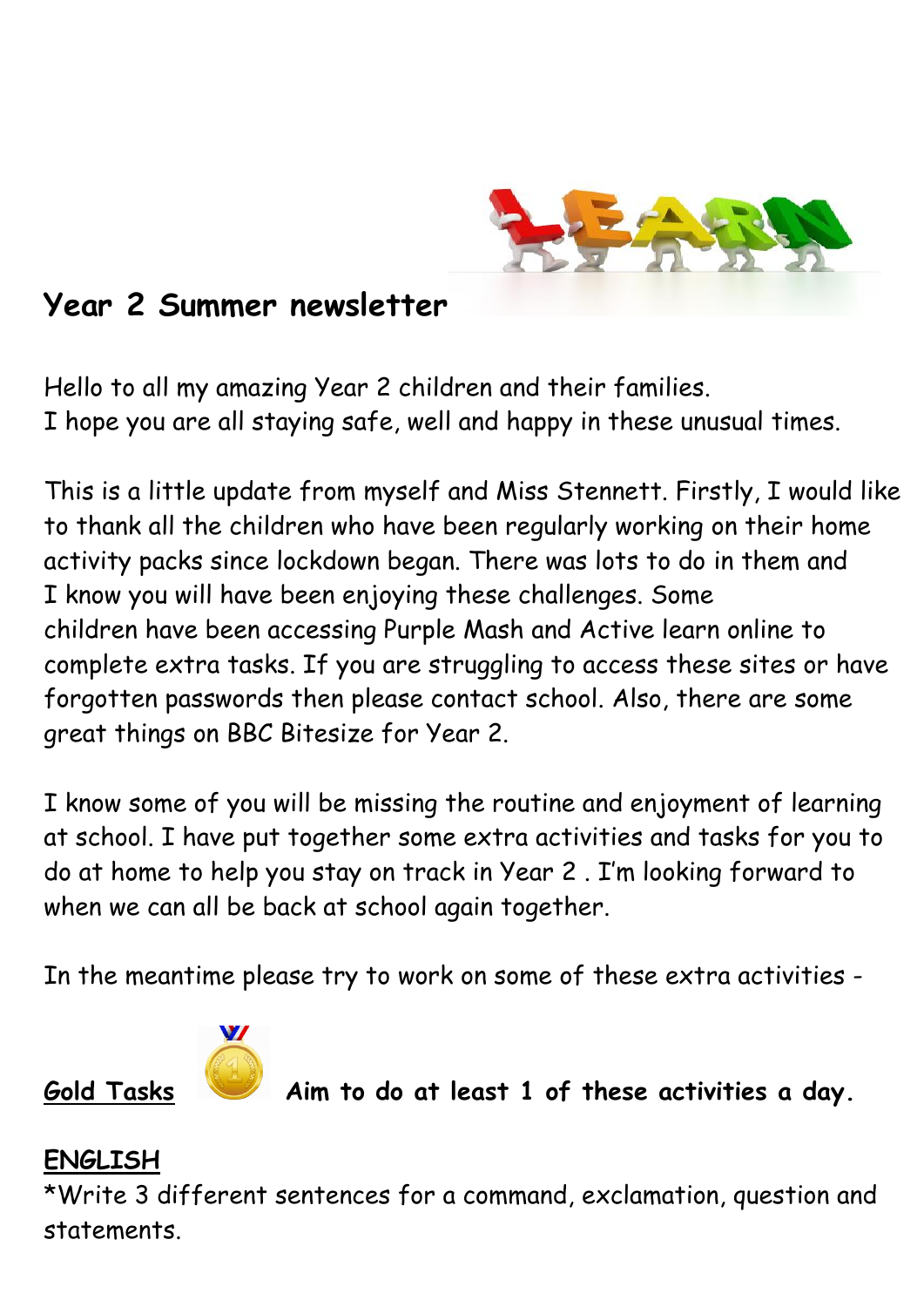\*Write a list of adjectives, nouns, verbs and adverbs. Use some to write sentences.

\*Write a recount of your day – use time conjunctions to order your writing. \*Write a non chronological report about your favourite animal.

\*Read a book and tell your family all about it.

\*Read the words on your Year 2 common exception word sheet.

\*Choose 10 of these words and make a word search.

## **MATHS**

\*Practise reciting your 2x,5x and 10x tables. Try the 3x and 4x if you can. \*Count on and back in 2s, 5s and 10s from any number with 1000.

\*Practise telling the time.

\*Add and subtract numbers with 100.

\*Use your ruler to measure objects around you home in cm.

\*Find and name 2D and 3D shapes around your home.

## **SCIENCE**

\*Look at flowers and plants. Draw a diagram of one and label its parts. \*Write a list of what plants need to survive.

\*Find out about how plants reproduce and spread their seeds. Make a poster about it.

## **HISTORY/GEOGRAPHY/ART**

\*Research about Seaside holidays in the Victorian times.

\*Draw a picture of a Punch and Judy show.

\*Write about why trains made a difference to Victorian people.

\*Find out about who Isombard Kingdom Brunel was.

\*Colour/Paint a picture of the seaside.

\*Use Google maps /Google earth to investigate St Annes.